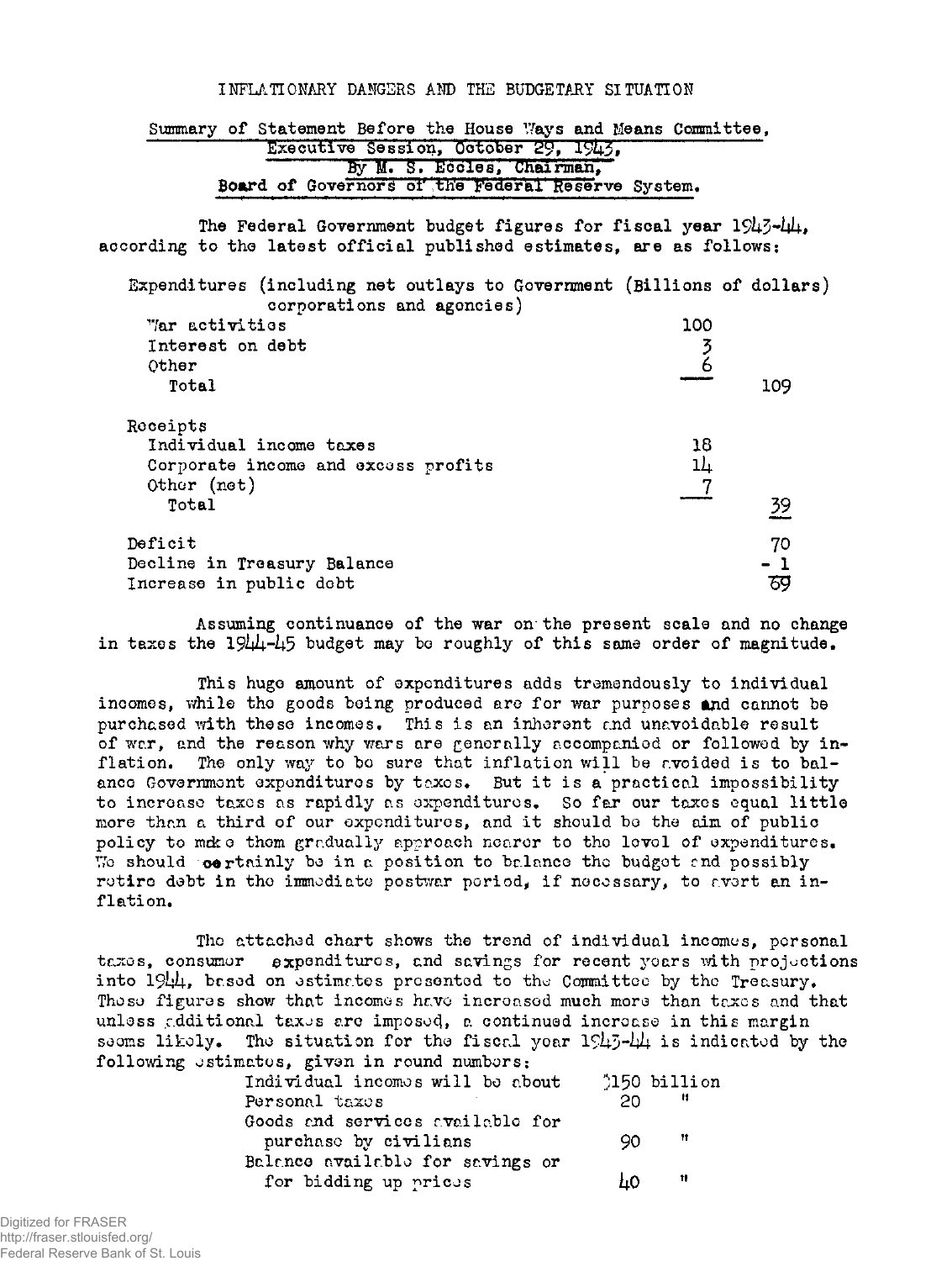If this  $\sqrt[n]{40}$  Billion is all saved, there should be no inflation this year.

But, to this 40 billions of necessary savings should be added about  $3\mu$  billions saved last yoar, 16 billions the yoar before, and another  $l_1$ 0 or 50 billions that may be saved next yoar and possibly the yoar after, should war expenditures and taxes continue at around prosent lovels.

Most of those savings are boing accumulated in liquid forms  $-\frac{1}{2}$ currency, bank deposits, and war savings bonds -- and are readily available for spending. Holdings of curroncy, bank doposits, and U. S. Government Securities by individuals now total close to \$90 billion, or about twice as much as in prower years. At present rate of expansion they may be considorrbly more than 150 billions at the end of the war. In addition, businesses hold 50 or 60 billions of liquid rssots -- 3 or  $\mu$  times the prewar level.

Thoso funds represent a potential of buying power that could be added at any time to current income and thus oroato r demand for goods and services vastly in excess of curront production.

The figures indicate that currently people are saving a large part of their incomes; but the record also shows that they are spending more than they should and that this is interfering with the effective prosecution of tho war;

- Consumor expenditures have boon larger than earlier estimrtes had indicrted thoy would bo — 90 billions compared with estimates of about 80 billions -- this *ii* due in part to higher prices and in part to incroased production.
- This moans that scarce facilities and manpower, needed for war purposes, have been used to maintain consumer living standards at rbove prewar levels.
- Price control progress are running into great difficulties in keeping prices rnd wcges from rising, and some increases are occurring.
- Thile these figures are necessarily estimates, they reflect conditions in a broad way and can be used srfely as guides to policies. They present in simple symbols the reasoning that should form the basis of policy decisions.

Suppose they should be wrong? What are the possible errors?

Government war expenditures have been running at a rate of  $\gamma_x$  billion dollars a month, compared with a budget estimate of  $6\frac{1}{2}$  billions, but it was expected that expenditures in the earlier months would be less than in later months, and some further increase is scheduled.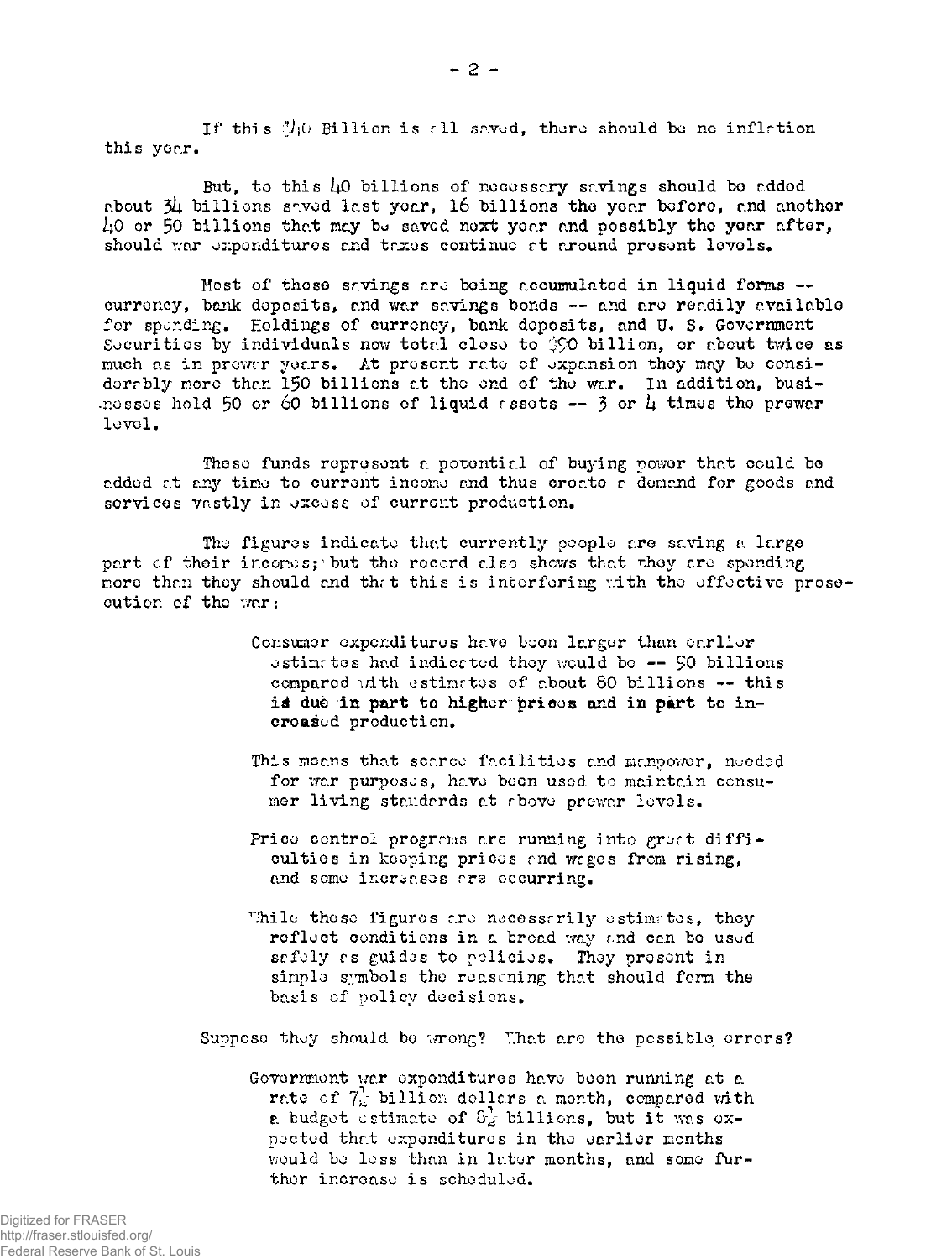- Any reduction in expenditures, therefore, will depend upon revisions of schedules, and this is a matter on which there is no published information.
- Rocoipts are running close to schedule; it is yet too early to judge the full effect of the tax legislation of last summer; but it is not likely that final results will vary from estimates by more than one or two billion dollars.
- But suppose, to take an extreme example, the deficit should be as much as 10 billion dollars less than current estimates, what effect would this have on the estimates and how should this affect tax policy?
- Reduction of such an amount in war expenditures might have the offect of reducing national income or permitting an increase in the production of civilian goods; in either event, the balanco availrble for saving would probably be reduced from around  $\mu$ 0 billions to around 30 billions.
- This would still bo tromendous, especially on top of all the savings that have boen accumulated.

While, in view of other controls and influences, the necessary amount might bo saved during the war, it would add to the store of trouble for the future. The existence of such baldnees will make possible extreme fluctuations in economic conditions in the postwar period.

Trx legislation has at no time since the beginning of the defense program in 1040 boen rdequate to forestall inflationary dangers inherent in the war program.

No amount of curtailmont of expenditures, short of seriously restricting the conduct of the war, can remove the necessity for a considerable further increase in taxes, if inflationary dangers are to be avoided now and in tho future.

Tho potential dangors in tho present budget situation are unmistakable; the way to reduce these dangers is clear. I believe the people ares willing to follow that road. This will mean personal sacrifices, but for loss than would result from inflation now or later.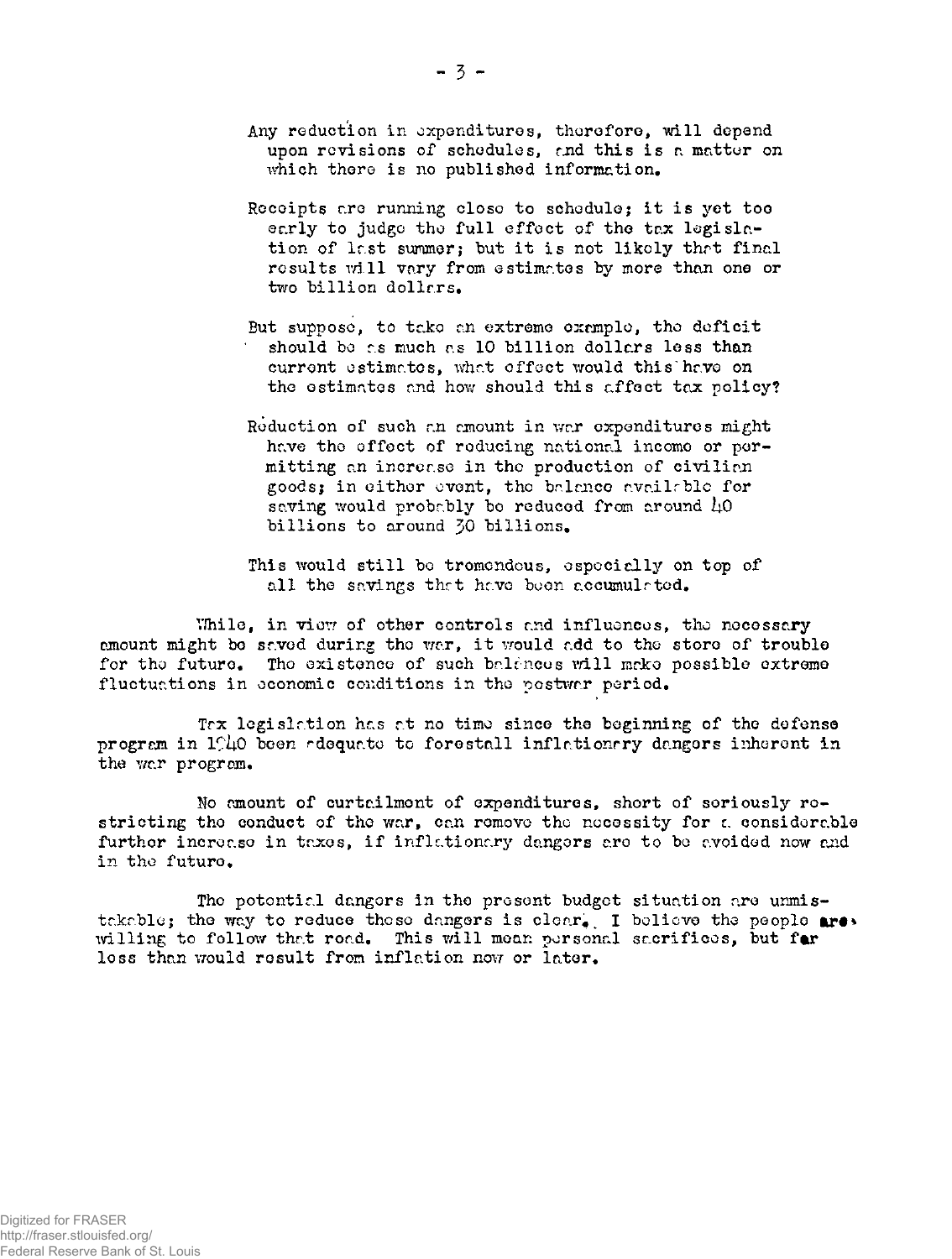In this connection, the following, from a letter written by an Army Sergeant in West Africa, is significant. The letter was sent to President Coffey of the University of Minnesota, who is Chairman of the Federal Reserve Bank of Minneapolis. It strikingly indi6ates the kind of leadership that men in the armed services are expecting from those charged with responsibilities for protecting the home front:

"Never before has the need been so great for men of vision and ideals to exert a guiding force in building our economy.

"Right now the monetary and price situation is probably the greatest problem facing us. Victory is inevitable, but dark clouds of inflation still loom ominously on the horizon of peace. Ralph Robey points out in a recent issue of 'Newsweek' that the excess purchasing power which we are piling up during the war will continue to affect our economic structure after the war. He disproves the theory that this excess will be drained off in the purchase of consumption goods after the war, since every dollar of production means another dollar of buying power in and of itself.

"You well know the results of inflation. But this time there will be even greater cause for discontent and unrest. This time we will have some ten million men and women from the military services who will form a formidable group if their plans are shattered by inflation.

"You might be surprised at the number of men who are making plans already for their return to civilian life. Publicly they may not say much about it, but I have talked to innumerable men who are saving all of the money they possibly can for the time that they get back. Some are married or plan to be married and they are putting money into a house, a farm, or furniture. But this is rare. The majority are saving their money - counting it carefully - and dreaming of the comforts that it is going to buy.

"But the point is that they are dreaming of these things in terms of pre-war prices. We in the Army are not vitally affected by prices. Those of us in foreign service chalk up differences against the country in which we happen to do our small amount of buying. Those of us in the States buy little anyway. Certainly we read about the price of furniture advancing 100% or some other price index going up 50%. But it doesn't strike home the way it would if we looked at a radio that we almost bought before the war for twenty-five dollars and now find that we have to pay fifty dollars for it.

"After the war that is the experience that each and every one of us in the Army is going to have. We have saved our money - denied ourselves many pleasures, and we are dreaming of a down payment on a house, of new clothes, marriage, etc. But our air castles will fall with a very discomforting thud when we find that we can buy only half, or a third, or some smaller fraction of the commodities we had planned. That is when the protesting murmurs of ten million hearts will swell to a crashing crescendo of condemnation against our government. The results may well be catastrophic.

"That is the possibility; but none of us over here believe that it will actually oocur. We have confidence that men of knowledge and judgment who are in positions of influence \* \* \* will solve this problem for us. Our confidence is unlimited; you cannot afford to fail,"